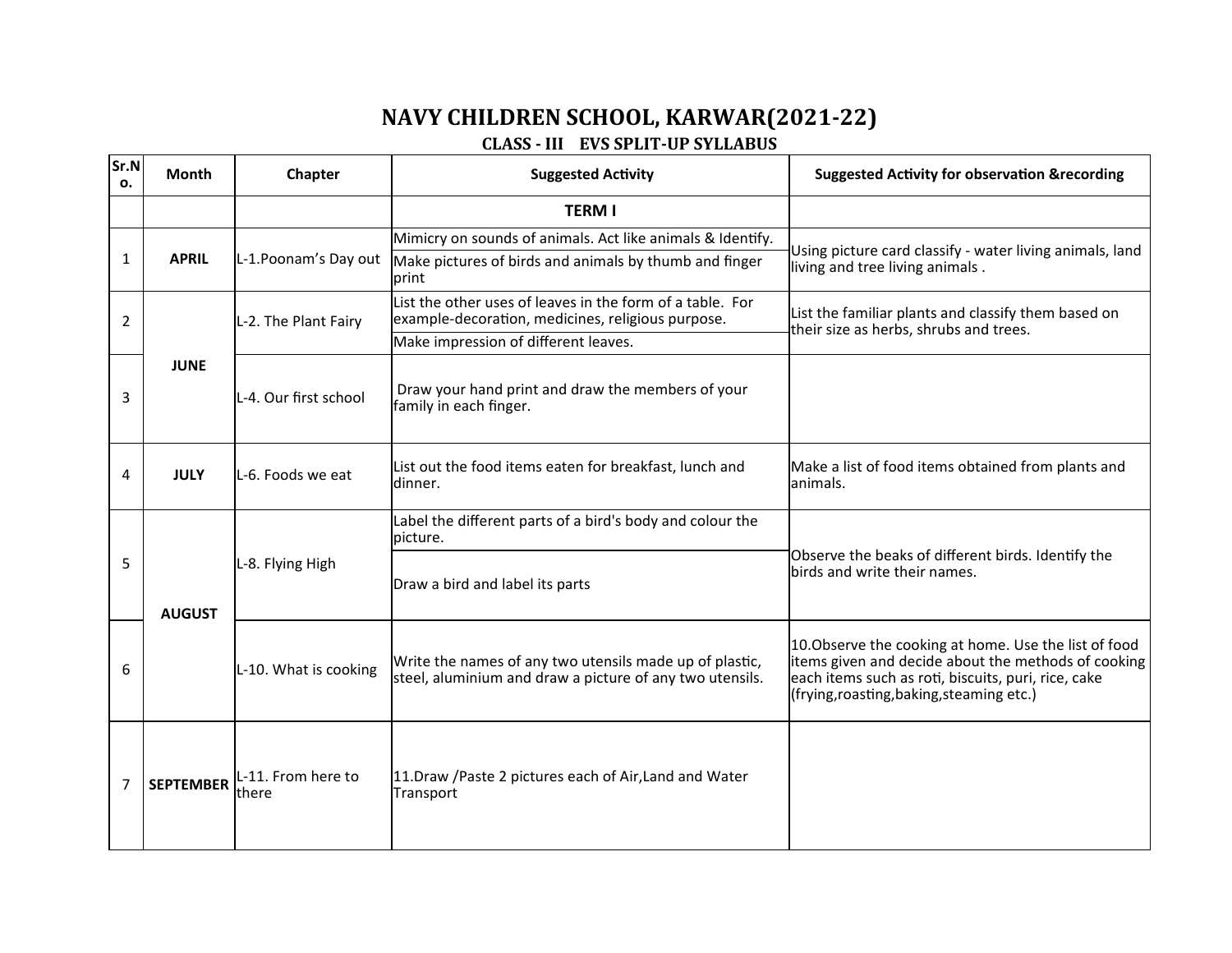|    |                 |                                         | <b>TERM II</b>                                                                                                                                                                                               |                                                                                                                                             |
|----|-----------------|-----------------------------------------|--------------------------------------------------------------------------------------------------------------------------------------------------------------------------------------------------------------|---------------------------------------------------------------------------------------------------------------------------------------------|
| 8  | <b>OCTOBER</b>  | lL-12. Work we do                       | List the names of any five public places which they come<br>across while coming from home to school and the work<br>ldone there.                                                                             | Observe people at work in your neighbourhood.<br>Identify five different<br>types of work and the name by which those people<br>are called. |
| 9  | <b>NOVEMBER</b> | L-14. The story of food                 | Identify the plant parts as stem, root, leaf, seed.and<br>discuss on the uses of medicinal plants.                                                                                                           | Collect plant parts. Let them classify these in to four<br>baskets as Flowers, fruits, leaves, other parts.                                 |
| 10 |                 | lL-17. Here comes a<br>letter           | Collect pictures of the means of communication used in the<br>past and changes that has taken place over the years.<br>Write a letter<br>on a post card with the correct address of sender and<br>recipient. | Visit to nearest Post office. Make children post a post<br>card written to grand parents.                                                   |
| 11 |                 | <b>DECEMBER</b> L-18. A house like this |                                                                                                                                                                                                              | Stick or draw the pictures of different types of houses                                                                                     |
| 12 | <b>JANUARY</b>  | L-19. Our friends<br>lanimals           | Paste /Draw any two pet animals and write 2 or 3<br>sentences about them.<br>Make a model of bird bath using a coconut shell or make<br>with the materials available at home.                                | Collect the pictures of animals, their young ones and<br>their shelters.(from old books / news papers/<br>magazine)                         |
| 13 |                 | L-20. Drop by drop                      | 20. Slogans on saving water. (Poster making)                                                                                                                                                                 | Drawing types of water sources.                                                                                                             |
| 14 | <b>FEBRUARY</b> | L-24. Web of Life                       | Paste pictures of two living things and two non-living<br>things.                                                                                                                                            |                                                                                                                                             |
|    |                 |                                         | Draw /paste pictures to show food chain.                                                                                                                                                                     |                                                                                                                                             |